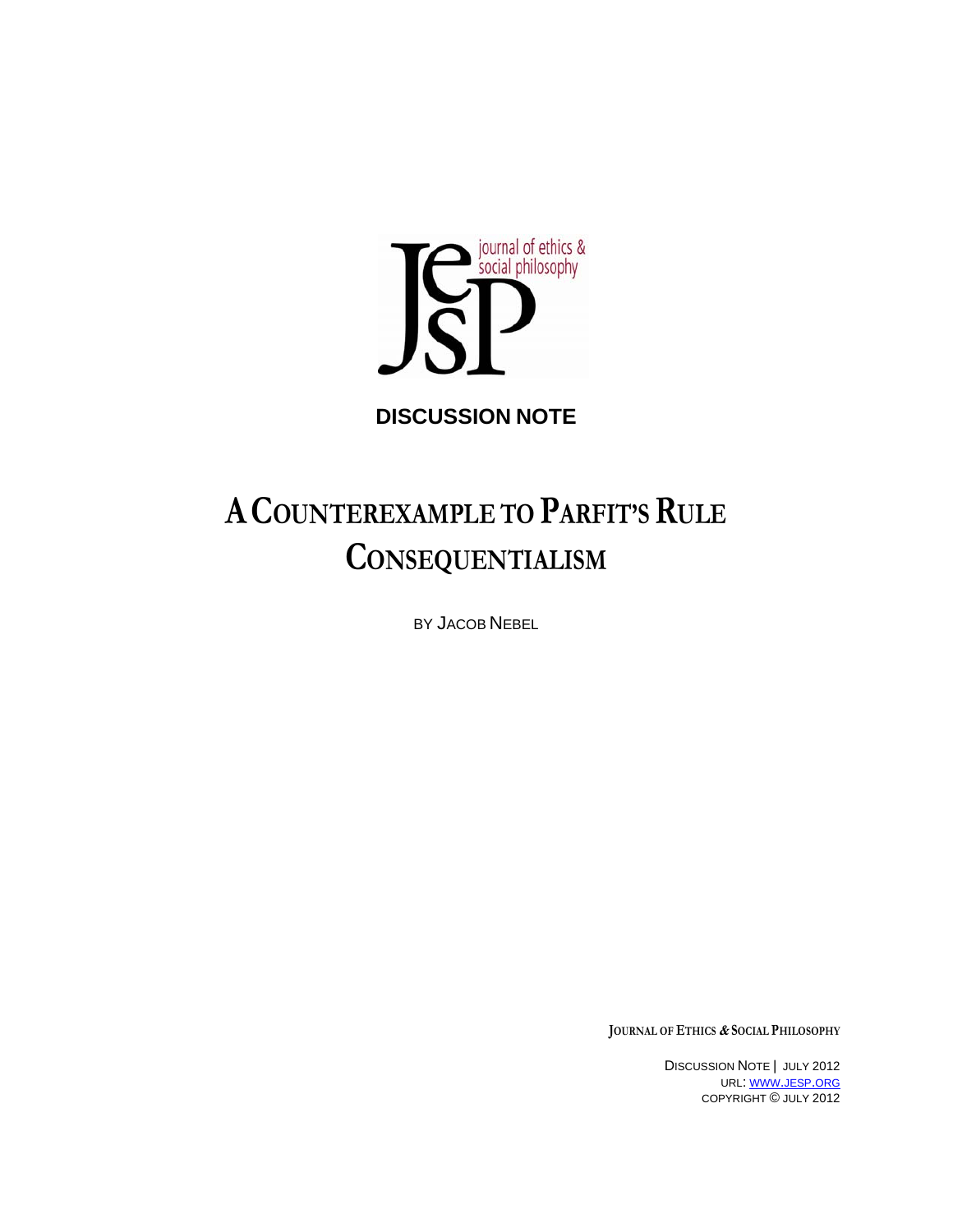## **A Counterexample to Parfit's Rule Consequentialism** Jacob Nebel<sup>1</sup>

N *ON WHAT MATTERS*, DEREK PARFIT ARGUES that the most plausible versions of Kantianism and Contractualism coincide with a form of Consequentialism, and the resultant principle might be "the su-N ON WHAT MATTERS, DEREK PARFIT ARGUES that the most plausible versions of Kantianism and Contractualism coincide with a form of Consequentialism, and the resultant principle might be "the supreme principle of morality" (3 the following principle:

The Kantian Contractualist Formula (KC): Everyone ought to follow the principles whose universal acceptance everyone could rationally will.

According to Parfit, the principles whose universal acceptance everyone could rationally will are just the principles whose universal acceptance would make things go best. If that is true, then the single true morality requires the following principle:

(UARC) Everyone ought to follow the principles whose universal acceptance would make things go best (377).

We accept a principle just when we believe that it is true  $(341)$ .<sup>3</sup> We follow a principle when we succeed in doing what it requires (405). If a principle's universal acceptance in a world would make things go best, then that principle is *UA-optimific* in that world (425). UARC requires that everyone follow the UA-optimific principles.

Parfit argues that KC may be the supreme principle of morality, and that KC implies UARC. A supreme principle of morality would tell us what we ought to do in all possible worlds. The modal status of this principle is a supposition of Parfit's metaethical views: If our fundamental normative principles were only contingent truths, then Parfit believes we would have to know them through empirical discovery (128).4 But if moral properties are non-natural properties, as Parfit argues, then empirical discovery cannot reveal them. So, if the supreme principle of morality were not true in all possible worlds, then it would be a genuine mystery how we could know it to be true, even in our world.

<sup>1</sup> I am most indebted to Peter Singer for his endless patience, support and guidance on several drafts of this paper. I am extremely grateful to Derek Parfit and Larry Temkin for their helpful criticism and generous suggestions. I also thank Richard Yetter Chappell, Ben Cogan, Neil Conrad, Ryan Davis, Alex Gregory, Jussi Suikkanen, Gideon Rosen, Matt Wage and anonymous reviewers for their feedback.

<sup>2</sup> All references are to Parfit (2011) *On What Matters: Volume I*, Oxford: Oxford University Press, unless otherwise noted.

<sup>3</sup> Parfit might appeal to another conception of what it would be to accept a principle. I discuss this possibility in the last section of this paper. 4 See *On What Matters: Volume II*, p. 489.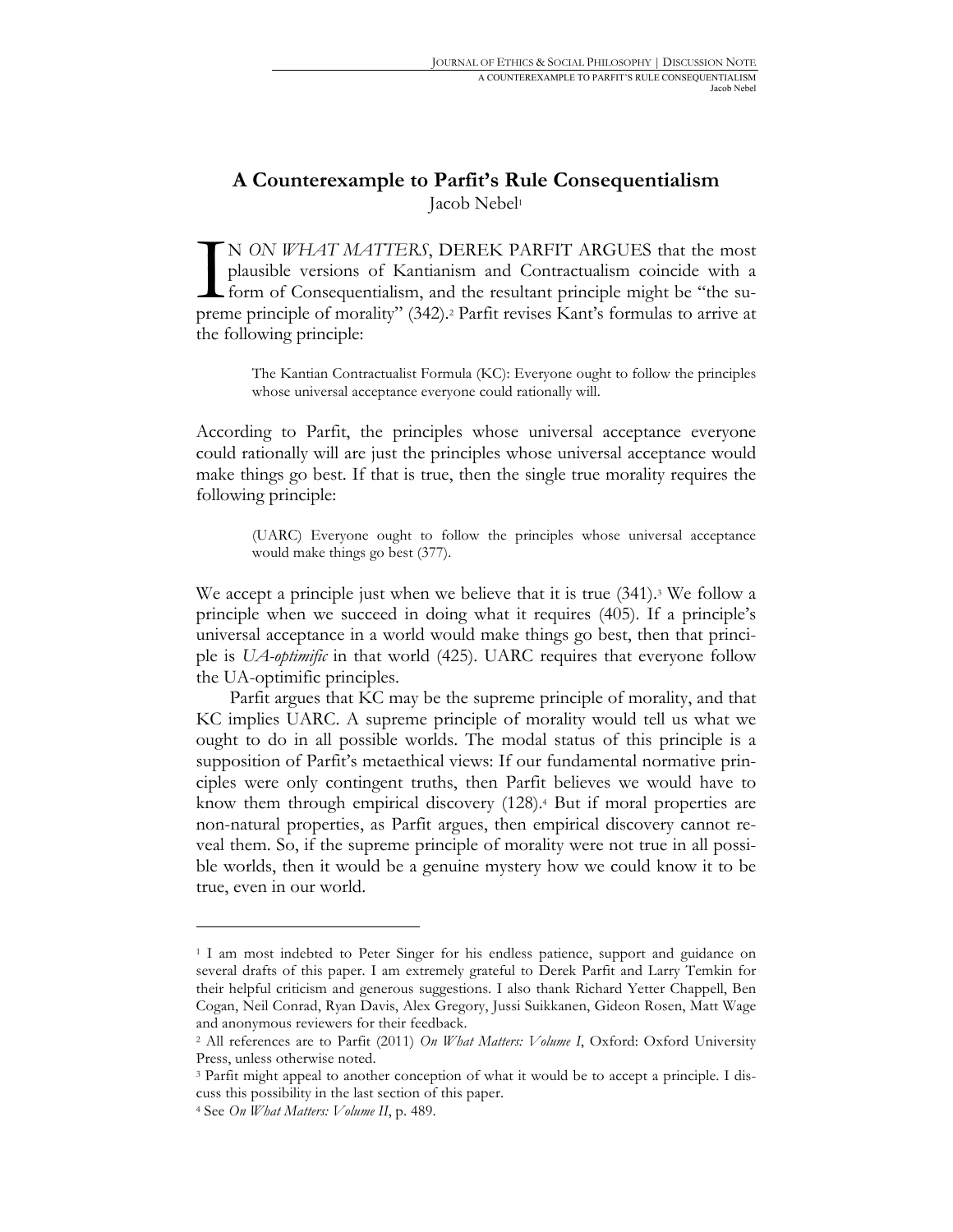I argue that UARC is false in at least one world, so it is not the supreme principle of morality.

Consider a world in which no one's moral beliefs have any motivating force at all. In this *Indifference World*, no one cares about the moral facts, even those of which they are aware. Indifference World might contain people who act (by our standards) morally, but not *because* they believe their acts to be right: Perhaps they fear retribution or believe that kindness is in their own interest. In Indifference World, the consequences of accepting one set of principles (by any number of people) would be the same as the consequences of accepting any other set of principles, because no one's motivations would change as a result of changed moral beliefs. My argument runs as follows:

(A1) UARC is false in Indifference World.

(A2) Indifference World is a possible world.

#### Therefore,

UARC is false in at least one possible world.

I proceed with a defense of (A1). I then argue that the Rule Consequentialist objection to (A2) is not available to Parfit. I conclude by considering two of Parfit's objections to (A1).

#### **1. UARC in Indifference World**

When applying UARC, we could say one of two things about Indifference World. We might first say,

(B1) There are no UA-optimific principles in Indifference World,

since the universal acceptance of any one set of principles in this world would have no better outcome than that of any other set. On the other hand, we might say,

(B2) Every principle is UA-optimific in Indifference World,

since no principle is worse than any other. Neither implication fares well for UARC, but I will first assess (B1).

If we take this first route, then UARC implies that there are no principles that everyone ought to follow in Indifference World. This means there are no principles of which it is true that everyone, in all possible worlds, ought to follow. If there are no principles that everyone ought to follow in all possible worlds, then UARC is not a necessary moral truth, because no ought-style principles (including UARC) are true in all possible worlds. Therefore, someone who accepts (B1) must conclude that UARC is not the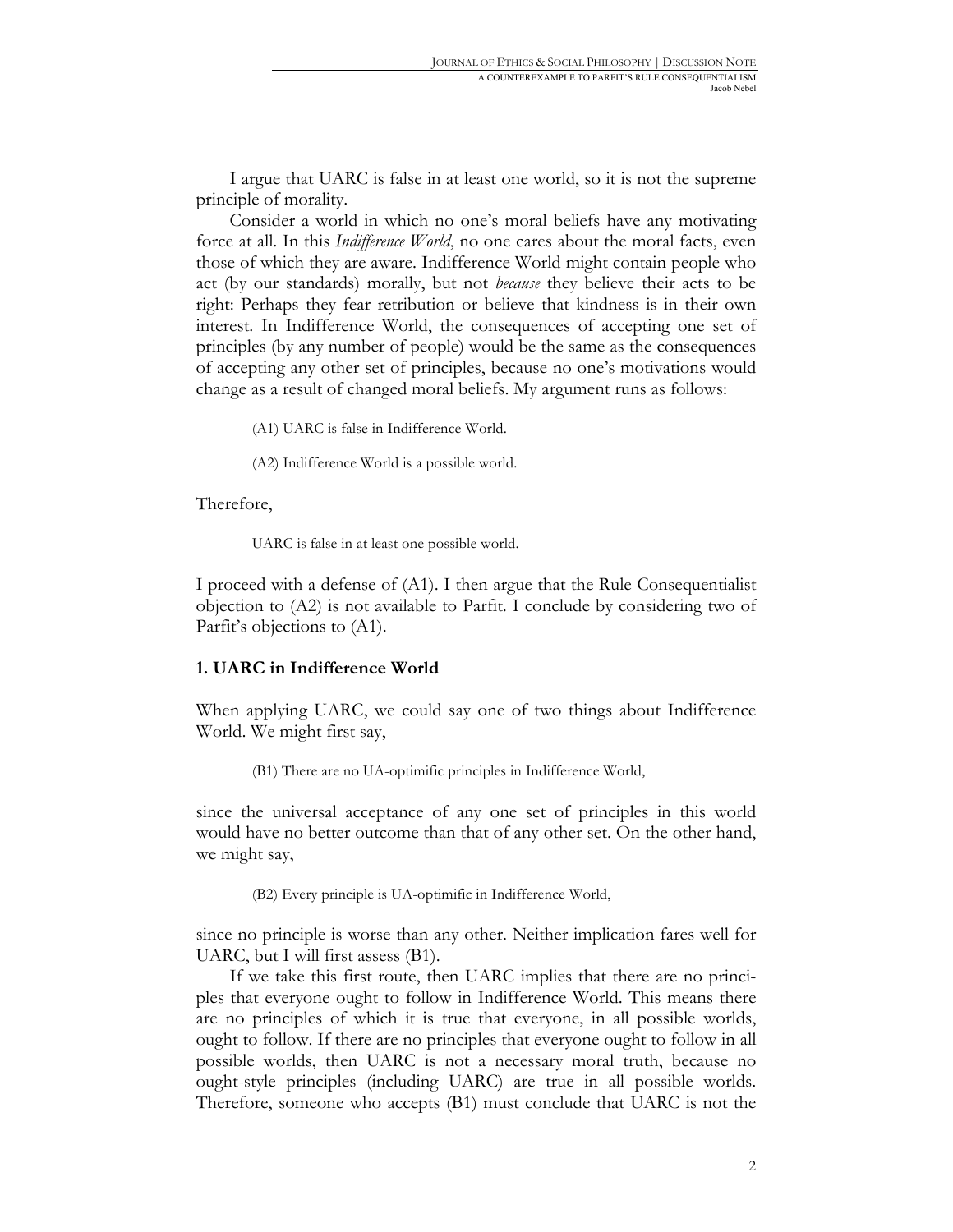supreme principle of morality.

 $\overline{a}$ 

Moreover, if there are no principles that everyone ought to follow in Indifference World, then there are no moral obligations or prohibitions, making all acts and omissions in that world morally permissible. If there is a supreme principle of morality, however, it is unlikely that it permits acts like rape, murder and torture. Parfit might object that we should not expect the supreme principle of morality to apply to people who are completely indifferent to morality. But that expectation, I believe, is entirely legitimate: Even if amoral agents cannot be morally blameworthy, it seems clear that they can act wrongly. Moreover, we could imagine the people in Indifference World being sensitive to the *non-moral* features that make acts right or wrong, so they seem like (and perhaps are) moral agents even though they are not disposed to follow their moral beliefs. I find it hard to believe that a supreme principle of morality might not apply to people who care about the morally relevant features of acts for their own sakes, just because they do not care about rightness or wrongness as such.<sup>5</sup> One might suggest that, even if UARC does not apply to Indifference World, some other moral principles might. But it seems that the wrong-making features of people's acts in Indifference World are not fundamentally distinct from the wrong-making features of acts by people who are disposed to follow their moral beliefs, so it seems arbitrary to introduce some other moral theory to cover Indifference World.

There is another reason that (B1) is problematic for Parfit. According to Parfit's Formula of Universally Willable Principles,

(FUWP) An act is wrong unless such acts are permitted by some principle whose universal acceptance everyone could rationally will (341).

Parfit claims that Kantian Contractualism is just a simplified version of FUWP, and Parfit's argument for convergence requires that UARC yield the same results as FUWP. But if there are no UA-optimific principles in Indifference World, then there are no principles in Indifference World whose universal acceptance everyone could rationally will. And if there are no such principles, then there are no such principles that permit any act. Thus, by FUWP, all acts in Indifference World are wrong, because we cannot satisfy the "unless" condition in FUWP. But we just found that UARC makes all acts *permissible* in Indifference World. So, UARC yields a very different result than FUWP. This conclusion undermines Parfit's argument for convergence.

Now turn to (B2). When Parfit considers cases where two or more outcomes are not worse than any other outcome, he uses the word "best" to describe those outcomes, in addition to the simple cases where one outcome is better than every other outcome (373). Parfit does not consider cases where *every* outcome is equally good (or bad), but suppose that we take his

<sup>5</sup> See Gideon Rosen (2009) "Might Kantian Contractualism Be the Supreme Principle of Morality?" *Ratio* XXII: 96.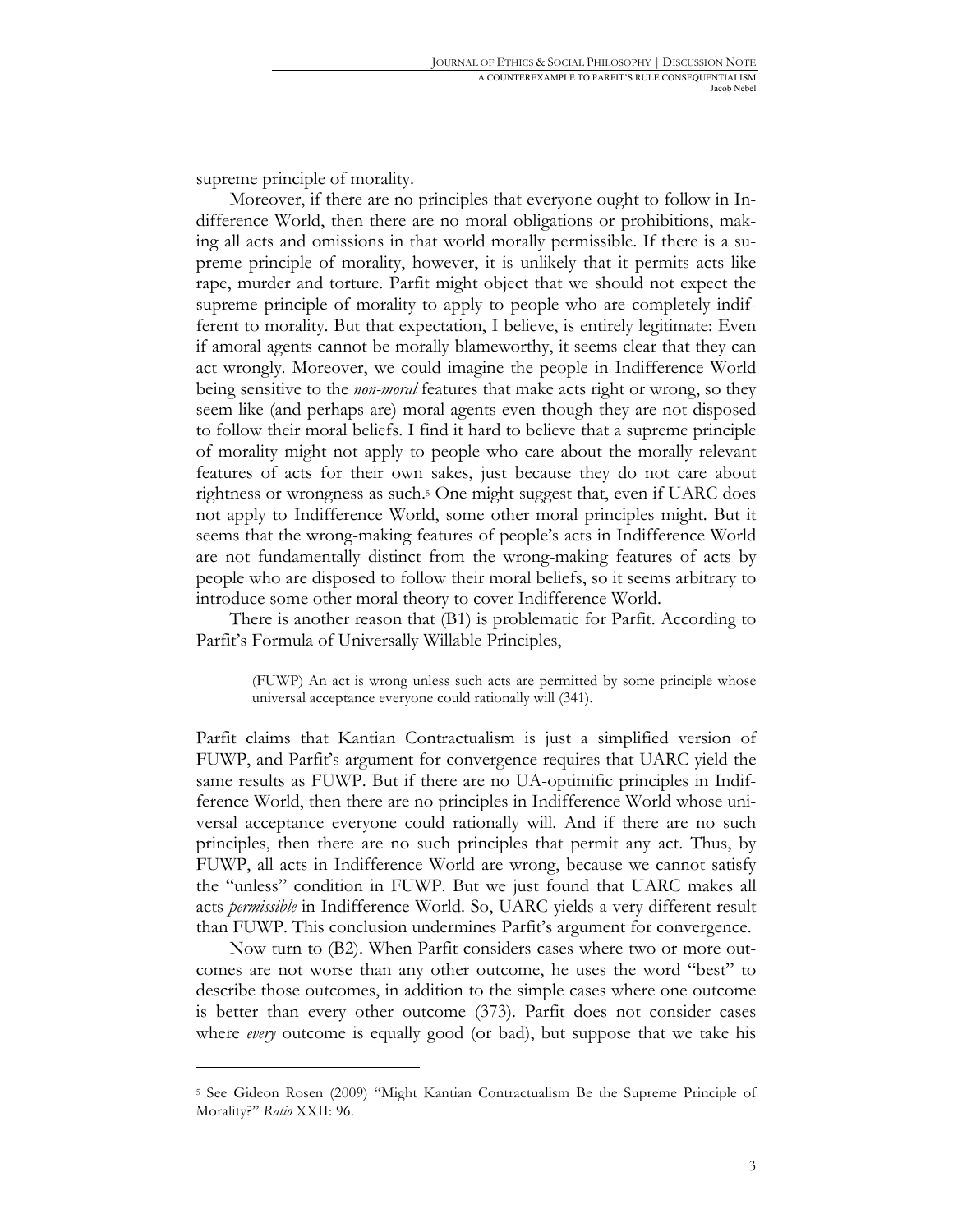point here as implying a definition of "best": An outcome is best if it is not worse than any other outcome. On this view, we should accept that every principle is UA-optimific in Indifference World.

If universal acceptance would make things go best for any and every principle in Indifference World, then UARC implies that everyone in Indifference World ought to follow any and every principle. This implication is implausible on its own, since it is unlikely that everyone ought to rape, murder and torture each other, but it is even more implausible because UARC would demand that everyone follow *contradictory* principles. It would be the case that everyone both ought to and ought not to rape, murder and torture each other. Every act, then, would be both morally required and morally wrong according to UARC. This implication counts against the view that UARC is the supreme principle of morality, which should tell us what we ought to do without contradiction.

I have considered (B2) to suggest that it does not matter what precisely we say when applying UARC to Indifference World: The conclusion, in either case, is that UARC is not a necessary moral truth.

#### **2. Parfit's Metaethics and the Possibility of Indifference World**

Rule Consequentialists may argue that Indifference World is not metaphysically possible on the following grounds. Accepting a set of principles, they might argue, is not merely the act of believing the principles to be true propositions, absent some corresponding reflection in motivation to act or to be disposed to react in appropriate ways. The main defenders of Rule Consequentialism – including Richard Brandt, Brad Hooker and Tim Mulgan – consider the expected consequences of rule acceptance to be largely a function of the causally efficacious dispositions to act and react in certain ways.6 In other words, acceptance is a matter of internalization, which includes but is (crucially) not limited to compliance. On this view, the concept of rule acceptance precludes the possibility of a world in which rule acceptance has no effect on people's motivations.

While this response is available to acceptance-based Rule Consequentialists like Brandt, Hooker and Mulgan, it is not available to Parfit, and for very important reasons. In defending his convergence thesis, Parfit revises Kant's Moral Belief Formula into the Formula of Universally Willable Principles, which becomes the Kantian Contractualist formula and then UARC. In introducing FUWP, Parfit claims that belief implies acceptance. Parfit writes, "When people believe that some kind of act is morally permitted, they accept some principle that permits such acts" (341). If belief were not a sufficient condition for acceptance, Parfit would not have this crucial link between Kant's Moral Belief Formula and UARC. Parfit's argument for convergence therefore requires that belief is a sufficient condition for acceptance. (For

<sup>6</sup> See, e.g., Hooker (2000) *Ideal Code, Real World*, Oxford: Oxford University Press, p. 75.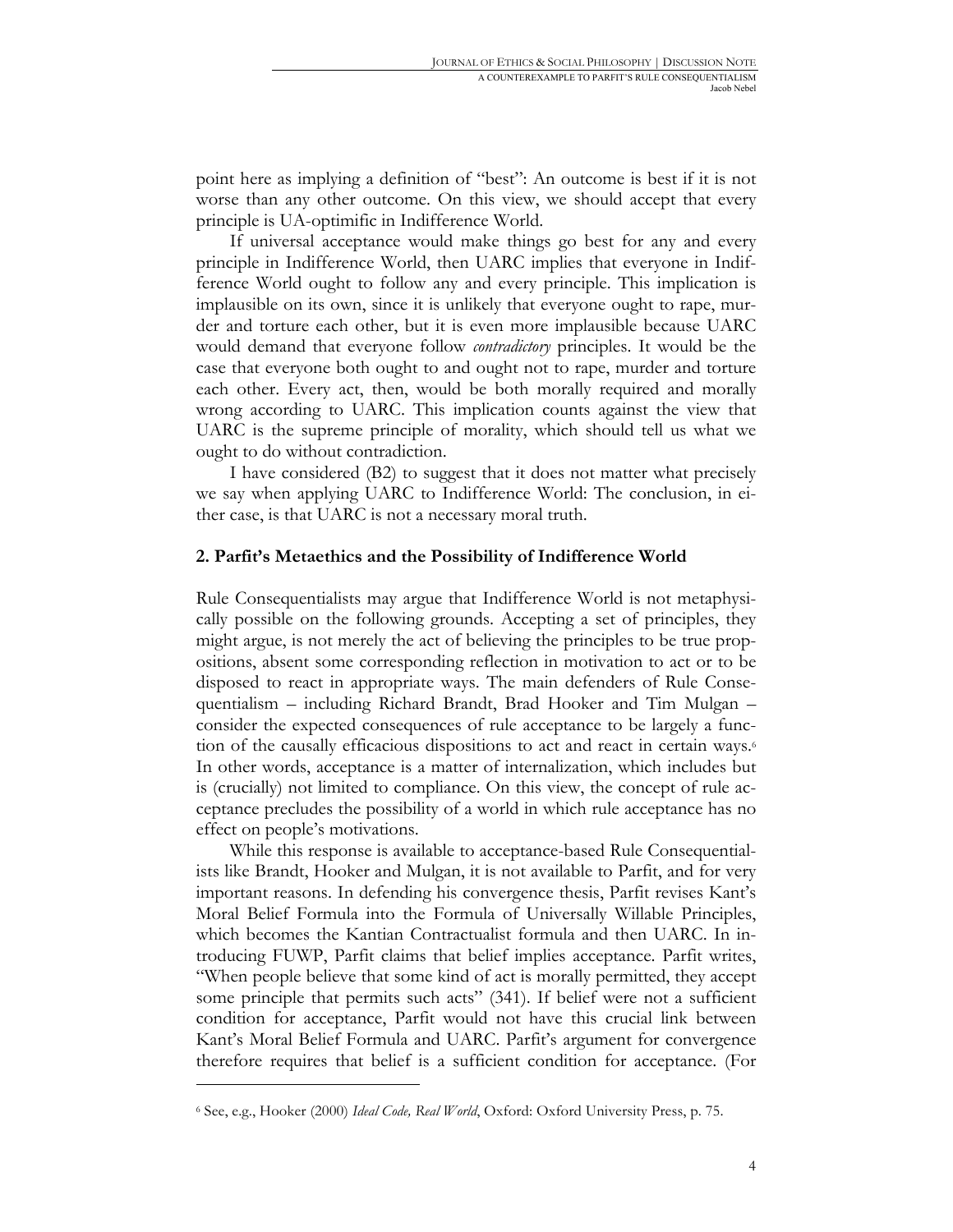readers who doubt this claim, I discuss it further in the next section.) The remaining question, then, is whether moral beliefs are intrinsically motivating.

Parfit argues, in Part 6 of *On What Matters*, that moral beliefs are not intrinsically motivating: We can have a moral belief without having the slightest motivation to act accordingly. Judgment internalists disagree, and the impossibility of Indifference World is sometimes used as an argument for at least some modest form of internalism.7 But Parfit's externalism is a crucial component of his metaethical picture. Parfit considers the following Humean Argument for noncognitivism:8

(C1) It is inconceivable that we might be sincerely convinced that some act was our duty, but not be in the slightest motivated to act in this way.

(C2) If moral convictions were beliefs, such a case would be conceivable.

#### Therefore,

 $\overline{a}$ 

Moral convictions cannot be beliefs, but must be some kind of desire, conative attitude, or other motivating state.

Parfit grants that a weak version of the Humean Theory of Motivation is undeniable:

(HTM) No belief could motivate us *all by itself*, since no belief could motivate us unless it is also true that we are *disposed* to be motivated by this belief.

And he grants that HTM is enough to support (C2). So, he has to reject (C1), which is a version of judgment internalism. If he does not reject (C1), Parfit must accept the noncognitivist conclusion.

Parfit claims that (C1) seems plausible only because it refers to sincere convictions or beliefs. We only call a moral belief "sincere" or a "conviction" if the believer is at least somewhat motivated to act accordingly. But that does not entail judgment internalism, which requires the following revision to (C1):

(C1\*) It is inconceivable that we might *believe* that some act was our duty, but not be in the slightest motivated to act in this way.

<sup>7</sup> See James Lenman (1999) "The Externalist and the Amoralist," *Philosophia* 27; Jon Tresan (2009) "The Challenge of Communal Internalism," *The Journal of Value Inquiry* 43. For a response that defends the possibility of Indifference World, see Joshua Gert and Alfred Mele (2005) "Lenman on Externalism and Amoralism: Interplanetary Exploration," *Philosophia* 32. Furthermore, the intuition that communal amoralism is impossible may really be tracking the connection between moral utterances and motivation, rather than judgment internalism, according to Caj Strandberg (2011) "The Pragmatics of Moral Motivation," *The Journal of Ethics*.

<sup>8</sup> *On What Matters: Volume II*, pp. 382-83.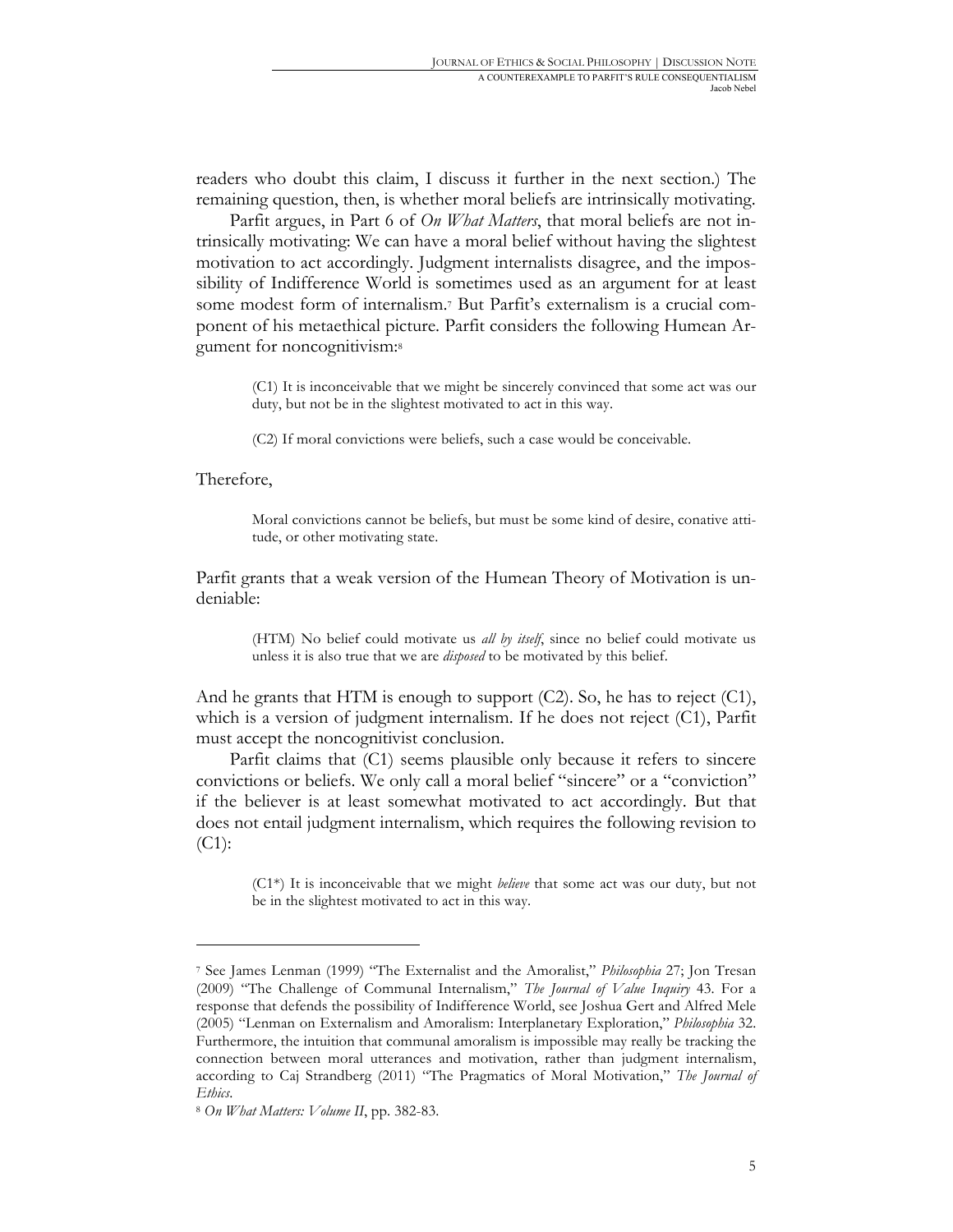The difference between this premise and  $(C1)$  is that  $(C1^*)$  replaces the phrase "be sincerely convinced" with "believe."

Parfit offers two counterexamples to  $(C1^*)$ . The first is a case of moral knowledge: Perhaps the amoralist does not have a sincere conviction, but she might *know* that some act is her duty, and knowledge implies belief. The second is a case of deep depression: The depressed agent may lose only her motivation to do what she thinks she has most reason to do, not her normative beliefs. These cases are meant to show that  $(C1^*)$  is false, and that claims like (C1) only seem true because they involve sincerity and conviction over and above belief.

Parfit's rejection of judgment internalism is key to his defense of cognitivism in Part 6 of *On What Matters*. Parfit's account of moral motivation implies that we are motivated to follow our true normative beliefs insofar as we are fully substantively rational, because we would then have the disposition required by the weak, undeniable version of the Humean Theory of Motivation. But that does not rule out the possibility of Indifference World; it just means that the agents in Indifference World are not fully substantively rational, and Parfit gives no argument for why a world in which no agents are fully substantively rational is impossible. I do not take a stance here on whether this metaethical picture is preferable to an internalist one.<sup>9</sup> But, if I am right that belief is sufficient for acceptance, then by Parfit's own lights, people can accept a principle that permits, requires or forbids some act without being even partly disposed to act accordingly – which is exactly what happens in Indifference World.

#### **3. Parfit's Responses**

 $\overline{a}$ 

Parfit offers several responses to my claim that UARC is false in Indifference World; I shall discuss only two of them here.<sup>10</sup>

Parfit's first response is that my argument makes two conflicting assumptions about the modal status of moral principles. When arguing that UARC is false in Indifference World, I assume:

(D1) When applying UARC, we should ask which are the principles whose universal acceptance would be best in some particular world.

I assume (D1) because my objection appeals to the fact that no one's acceptance of any moral principles would have any effects in Indifference World. But Parfit also thinks I assume:

<sup>9</sup> In (forthcoming) "Internalists Beware – We Might All Be Amoralists," *Australian Journal of Philosophy*, Gunnar Björnsson and Ragnar Francén Olinder raise the cynical hypothesis that our world is Indifference World. They concede (rightly, I think) that this hypothesis is unlikely but not conceptually impossible.

<sup>&</sup>lt;sup>10</sup> In correspondence. My replies to Parfit's responses likely face further problems that I have not considered.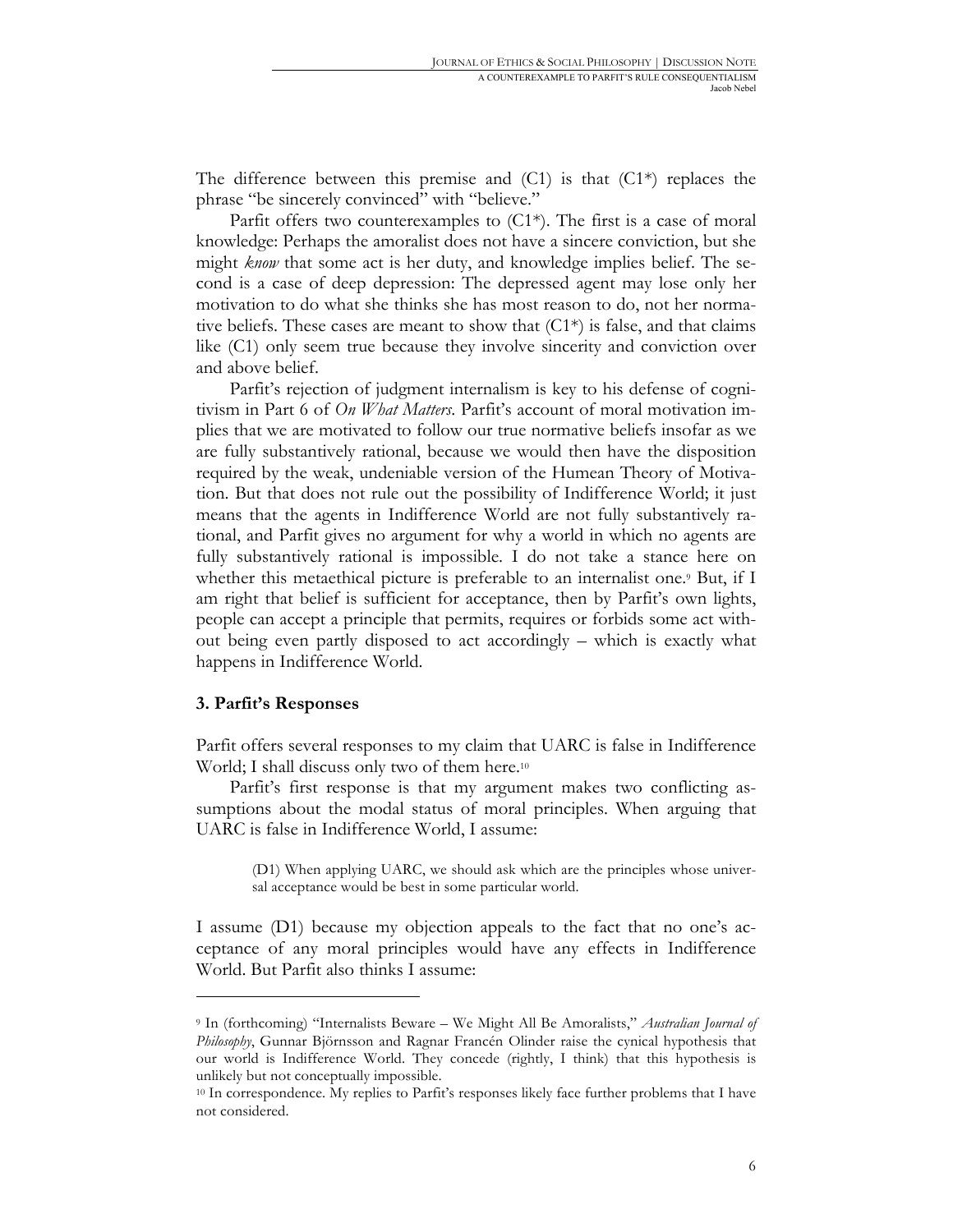(D2) UARC, and the particular moral principles which would be selected by UARC, are necessary truths that apply to all possible worlds.

Parfit argues that, if we are looking for the true moral principles that apply to all possible worlds, the relevant task is to figure out the moral principles whose acceptance *in all possible worlds* would make things go best. We can, therefore, ignore Indifference World because the acceptance of different principles would not have different effects in this imagined world.

I think we should reject (D2), but let me first explain how my argument does not assume (D2). I do assume that the supreme principle of morality is a necessary truth that applies to all possible worlds. But the principles it selects may be contingent. In my defense of (A1), which claimed that UARC is false in Indifference World, I argued that UARC implies either that there are no principles we ought to follow (including UARC) or that we ought to follow every principle, including repugnant principles and principles that contradict each other. The implausibility of these results does not depend on (D2).

Parfit might respond that when I reject UARC because it selects repugnant principles in Indifference World, I am assuming those principles to be necessarily false and, therefore, assuming (D2). But my argument only requires the weaker claim that those principles are false in Indifference World. My view is that rape, torture and murder cannot be made permissible or obligatory by the consequences of moral beliefs alone, but perhaps they could be made permissible or obligatory by other facts that obtain in some possible worlds – for example, if rape, torture and murder had unusually good consequences instead of their usual, horrible ones. Universal acceptance without compliance, however, is not enough to justify rape, torture and murder. If it *were* true that everyone ought to follow such repugnant principles in any world, it would not be because the consequences of their universal acceptance were no worse than those of their alternatives. So, my argument does not assume (D2).

Moreover, (D2) seems implausible. I do not know how we would realistically go about selecting principles under UARC if we had to assess the consequences of universal acceptance across all possible worlds, nor do I see why we should care about the consequences for merely possible worlds when determining the optimific principles in our world.11 For example, consider an *Evil World* in which everyone tries to do whatever they believe is wrong simply because they want to act wrongly, or a *Mistakes World* in which everyone's attempts to follow their accepted principles lead to their inadvertent violation. If those worlds and worlds like them are possible, we should not have to evaluate the effects of our moral principles' acceptance in those worlds to

<sup>11</sup> Weighing these consequences across all possible worlds seems even more difficult if there are infinitely many such worlds.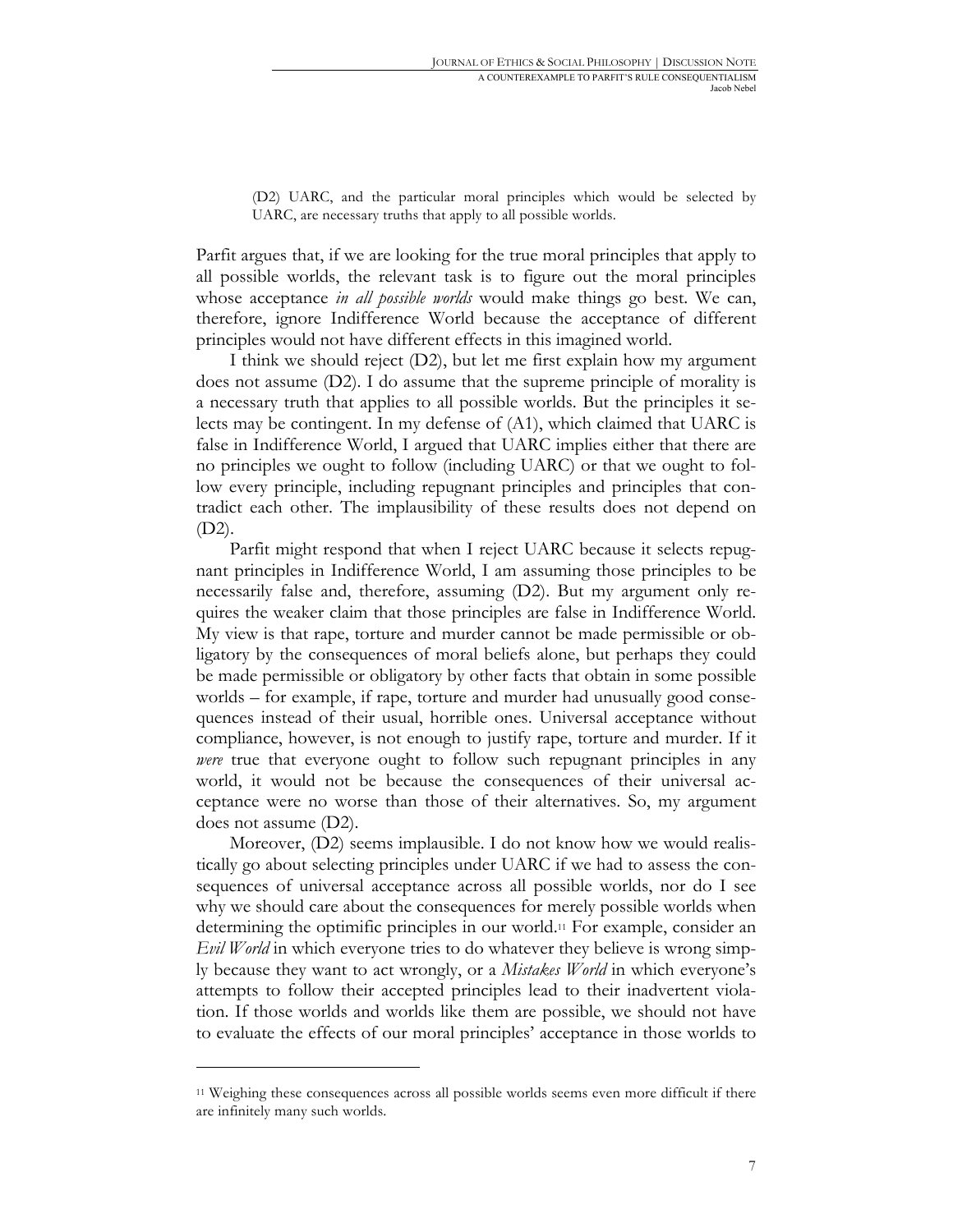figure out whether we should follow them in our world. If we did evaluate those effects, they would skew the evaluation of principles that are UAoptimific in the actual world. So, for example, a principle forbidding torture would end up with a fair amount of compliance in the actual world, so it would be an improvement over a principle permitting torture, but the opposite would happen in Evil World and Mistakes World. Therefore, I think we should reject (D2).

When Parfit argues, in Part 6, that normative truths apply to all possible worlds, his claims are restricted to the most *fundamental* normative facts.12 The badness of pain is one such truth, as is the supreme principle of morality. But the principles selected by the supreme principle of morality may be different in worlds with different kinds of agents and laws of nature.

Parfit's second response is that UARC may appeal to a different conception of a moral principle and of what it would be to accept some principle. We accept a principle in this sense when we *decide to try to follow* this principle. Parfit writes, in a note, that Kantian Contractualism focuses on principles that "can be more like the maxims to which Kant appealed"; these maxims are "like rules or policies," not beliefs which can be true or false (471).

It is unclear to me how this response is supposed to cohere with the rejection of Kant's focus on maxims. Parfit argues that, in order to avoid many of his objections to Kant's formulas, we should drop Kant's appeal to maxims in the sense that covers policies (341). And Parift offers convincing, independent reasons why Kant's Moral Belief Formula is more plausible than Kant's formulas that focus on maxims (320, 471). Parfit may be correct that there is a sense in which principles are like maxims or policies, but which does not fall prey to Parfit's own objections to Kant's focus on maxims or policies. But I do not know what that sense is.

Parfit might add that the supreme principle should not assess moral beliefs, since we would then be ignoring whether these beliefs are true. But, as Parfit argues, Contractualist formulas can include a restriction on deontic beliefs, so our reasons to reject some principle would not include the belief that the principle is wrong (416). Similarly, Consequentialist formulas can use the word "best" in its deontic-value-ignoring sense, so whether some outcome is best is unaffected by whether the principles leading to that outcome are right (474). With these restrictions in place, it is not implausible to ignore whether the principles under consideration are true when applying the Contractualist and Consequentialist thought experiments to moral beliefs.

At this point, Parfit might instead appeal to the acceptance of *sincere* moral beliefs, which (as discussed in the previous section) require some motivation. But the resulting formula seems to have implausible implications in worlds like Mistakes World. In Mistakes World, things would go best if everyone sincerely believed a principle prohibiting the prevention of pointless

<sup>12</sup> *On What Matters: Volume II*, pp. 307, 489.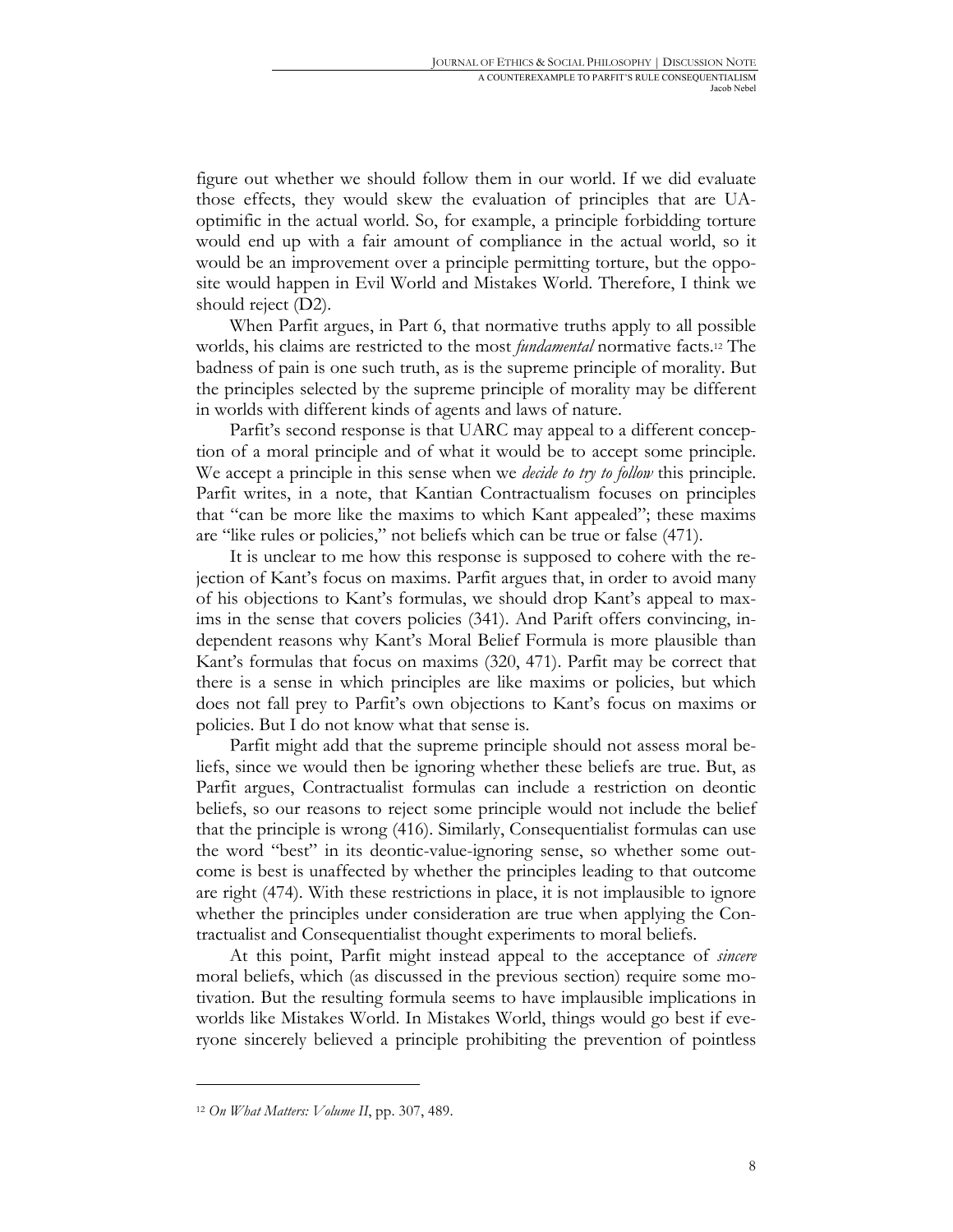suffering and a principle requiring torture for fun.13 In this kind of world, everyone's attempts to follow these principles would prevent pointless suffering and torture, because the disposition to comply with these principles would lead to their violation. Therefore, these repugnant principles would be UA-optimific in Mistakes World. UARC would then imply, in this kind of world, that preventing pointless suffering is wrong and that torturing others for fun is obligatory.14 But even people in Mistakes World ought to prevent pointless suffering, and even people in Mistakes World ought not to torture others for fun – although they ought to  $try$  to do the opposite – so this version of UARC seems to me false.

### **4. Conclusion**

 $\overline{a}$ 

UARC is not, I believe, the supreme principle of morality. But that does not make Parfit wrong about convergence among Kantians, Contractualists, and Consequentialists. Perhaps some compliance (as opposed to acceptance) version of Rule Consequentialism is the supreme principle of morality.15 Parfit considers this possibility, and he notes that we could revise Kantian Contractualism to cover this focus on compliance: "Everyone ought to follow the principles that everyone could rationally will to be universal laws," and a principle could be a universal law by being universally followed (407). While I cannot explore this suggestion here, I think it is a more promising candidate for the supreme principle of morality, at least for judgment externalists like

<sup>13</sup> Parfit might object that, if everyone tried to follow principles requiring torture and preventing beneficence, then things would go worse because everyone would have such bad motives. If the badness of having those motives outweighed the badness of increased torture and suffering, then these principles would not be UA-optimific. So, perhaps UARC does not require such repugnant principles in Mistakes World. But if people knew their attempts would fail, then these motives might not be so bad. And, even if they are bad, I doubt that the badness of these motives is worse than the badness of the torture and suffering that would result from the acceptance of more benign principles.

<sup>14</sup> Parfit might revise UARC to appeal to the principles that *would be* optimific if they were efficacious in the normal way, with no abnormal, distorting features (and no factors leading to "conditional fallacy"-type problems that may arise from this stipulation – e.g., the possibility that, without the distorting features, the agents in Mistakes World would love being tortured). Thanks to Richard Yetter Chappell for this suggestion. I am not sure what nonarbitrary sense of abnormal, distorting factors would exclude Mistakes World but include ordinary failure to follow one's principles, and it is unclear to me that we can avoid "conditional fallacy"-type problems in this way without leading to similar problems. Even if we could solve these problems, it may not make sense to care about whether one's acts conform to a gerrymandered principle of this kind for such conformity's sake, and that may cast doubt on the revised UARC as the supreme principle of morality. See Rosen, "Kantian Contractualism," 93-96.

<sup>15</sup> Parfit suggests that these different versions of Consequentialism may cover different parts of our moral theory (407). But the consequences of accepting and trying to follow a principle seem to me more plausibly relevant to the part of our moral theory that says which principles we ought to accept and try to follow – not which principles we ought to follow.